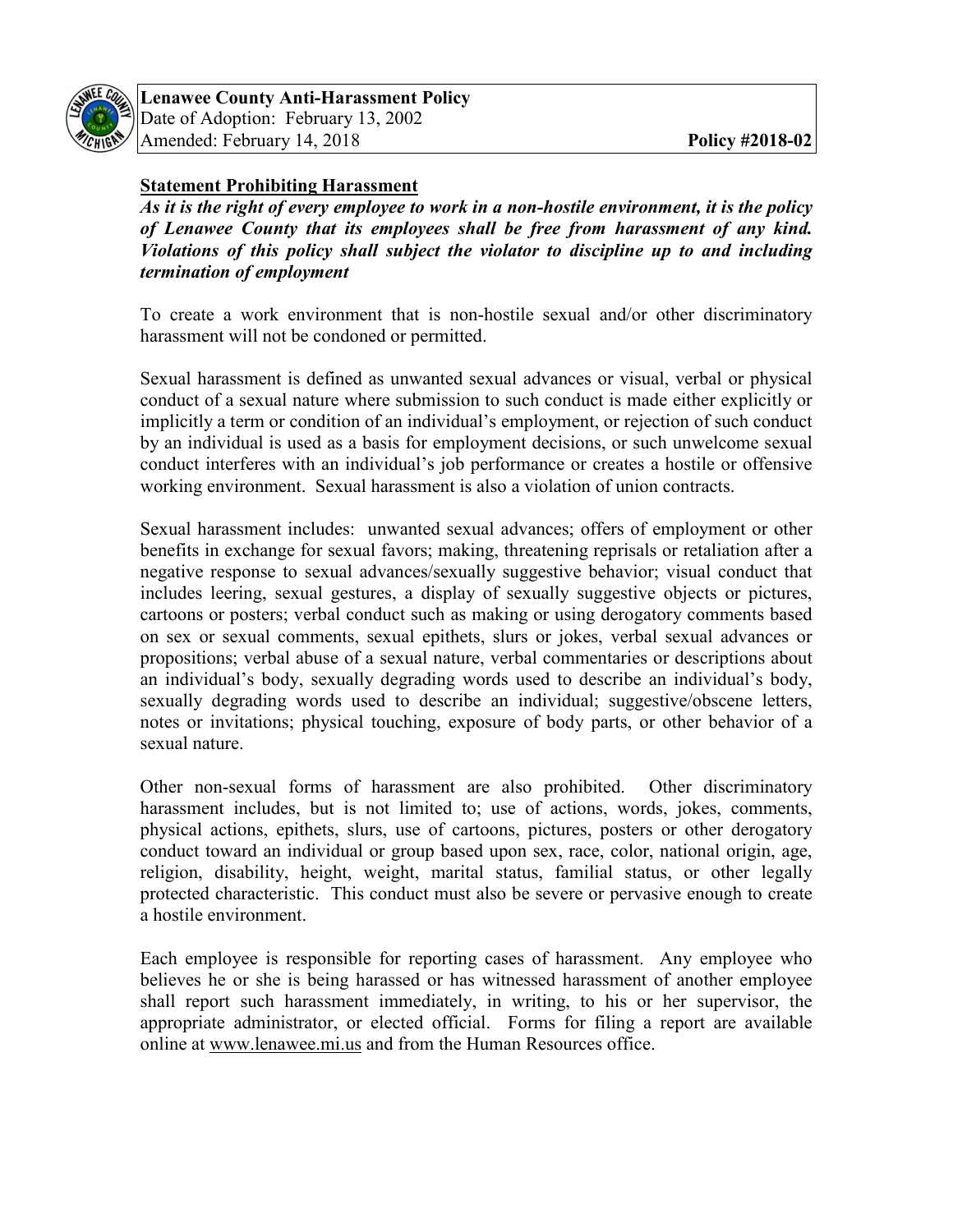

Any supervisor or manager who becomes aware of sexual or other discriminatory harassment must immediately advise their department head, appropriate administrator, or elected official so such conduct can be investigated in a timely and confidential manner. All complaints received will be properly investigated. Any employee who has followed the complaint procedure as outlined and requires additional assistance can contact the Human Resources office or the County Administrator for guidance.

Any complaints or reports may be made without fear of reprisal or retaliation. Lenawee County will not tolerate retaliation against anyone who reports harassment or provides information related to such complaints. To that end, reports of harassment will be treated confidentially. Reports will only be shared to the extent required by law or by the necessity of conducting a thorough and effective investigation.

If you have questions about this Policy and/or sexual or other discriminatory harassment, please contact the County Administrator's Office, 264-4508. The County Administrator's Office serves as the County's Equal Employment Opportunity (EEOC) Office.

It is the objective of this policy to protect employees from harassment and abuse. This is not a tool for resolving personality disputes between coworkers. Allegations made by an employee with reckless disregard for the truth may subject the employee to disciplinary action.

If you need immediate protection and/or intervention, your department head or county administrator may take immediate appropriate action based on the circumstances.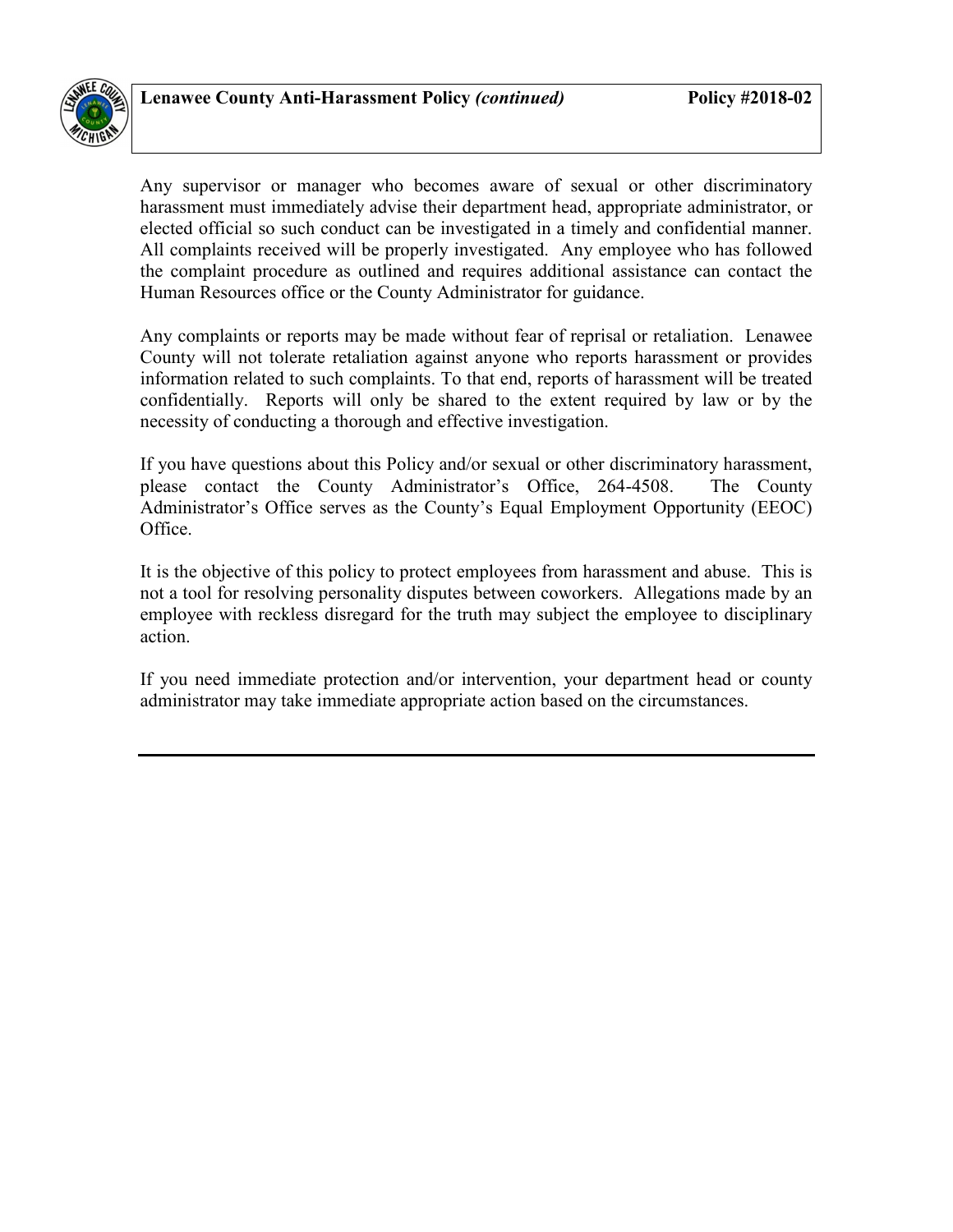## **EEO COMPLAINT FORM**

| Name:                 | Date:           |
|-----------------------|-----------------|
| Job:                  | Shift:          |
| Immediate Supervisor: | Complaint Date: |

Please answer the following questions as completely as possible:

- 1. List all events of harassment/discrimination, including the following information:
- a) Who committed the alleged harassment/discrimination?
- b) What exactly occurred or was said?

- c) When did it occur and is it still ongoing?
- d) Where did it occur?
- e) How did it affect you?
- 2. How did you react to the harassment/discriminatory conduct?
- 3. What response did you make when the incident(s) occurred, or afterwards?
- 4. How did the harassment/discrimination affect you? Has your job been affected in any way?
- 5. Are there any persons who have relevant information? If so, please list.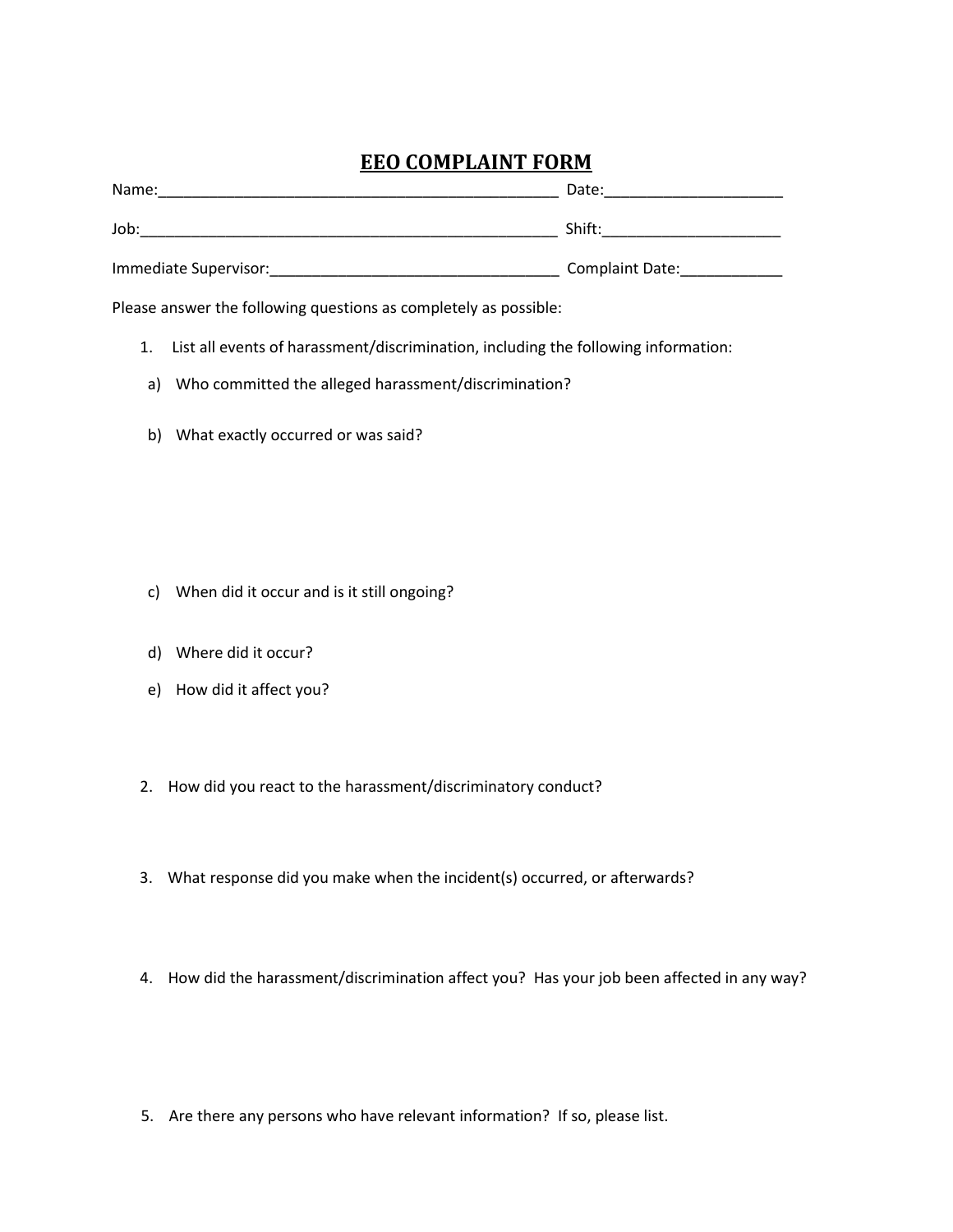- 6. Was anyone present when the alleged harassment/discrimination occurred? If so, please list.
- 7. Did you tell anyone about the alleged harassment/discrimination? If so, please list.
- 8. Did anyone see you immediately after the episode(s) or alleged harassment/discrimination? If so, please list.
- 9. Did any person who harassed you harass anyone else? If so, please identify who.
- 10. Are there any notes, physical evidence or documentation regarding the incident(s)? If so, please list and provide same.
- 11. How would you like to see the situation resolved?
- 12. Do you know of any other relevant information?

**Adverse or retaliatory treatment of any person who complains or participates in an investigation of a complaint of harassment is unlawful and a violation of County policy. If you are subject to adverse employment action or retaliation as the result of your participation in an investigation of a complaint, report the adverse treatment/retaliation immediately.**

Please be sure this questionnaire contains all information regarding your complaint. You may attached additional pages if needed.

| Signed:                                 | Date: |
|-----------------------------------------|-------|
| <b>County Findings and Disposition:</b> |       |
| Signed:                                 | Date: |
| <b>EEO</b> Investigator                 |       |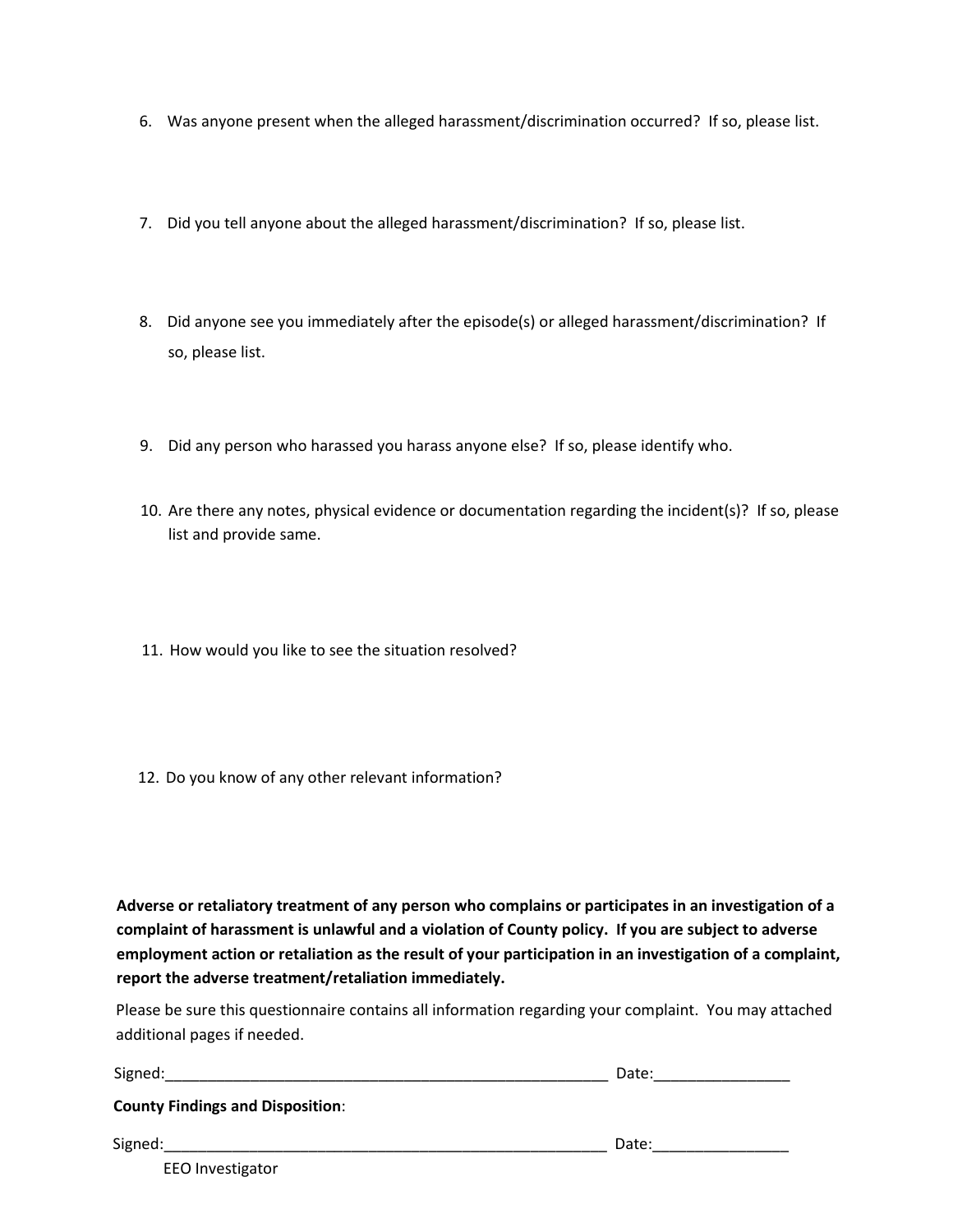## **HARASSMENT/DISCRIMINATION QUESTIONNAIRE**

(for Response to Complaint)

| Name:  | Date:                 |
|--------|-----------------------|
|        |                       |
| Shift: | Immediate Supervisor: |

Please answer the following questions as completely as possible:

- 1. What is your response to the allegations of harassment?
- 2. If your response is that the Claiming Party's allegations(s) are false, why might the Claiming Party give false reasons?
- 3. Please list any persons who have relevant information about the allegations.
- 4. Are there any notes, physical evidence or other documentation regarding the allegations/incidents? If so, please produce.
- 5. Do you know of any other relevant information?

with anyone. No adverse or retaliatory action of any kind is to be taken against any person who files a **Complaints of sexual or discriminatory harassment are confidential. Do not discuss this complaint complaint or participates in the investigation of a complaint of sexual or discriminatory harassment. Retaliation or adverse treatment of any such person is a violation of Company policy and will be subject to discipline up to and including discharge.**

Signed:\_\_\_\_\_\_\_\_\_\_\_\_\_\_\_\_\_\_\_\_\_\_\_\_\_\_\_\_\_\_\_\_\_\_\_\_\_\_\_\_\_\_\_ Date:\_\_\_\_\_\_\_\_\_\_\_\_\_\_\_\_\_\_\_\_\_\_\_\_\_\_\_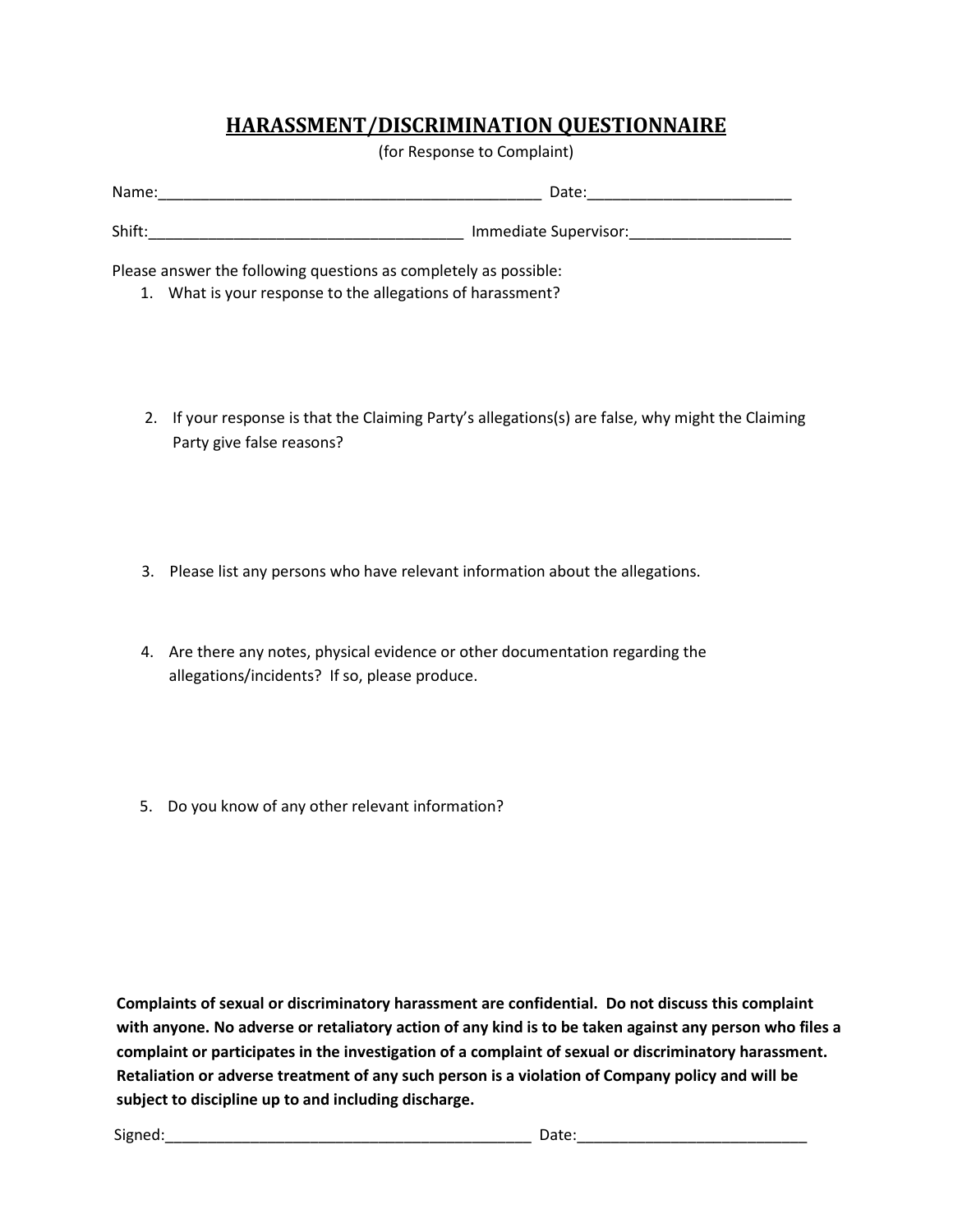## **THIRD PARTY QUESTIONNAIRE**

| Name:                                                                                        | Date                                                                                                            |
|----------------------------------------------------------------------------------------------|-----------------------------------------------------------------------------------------------------------------|
| Shift:                                                                                       | Immediate Supervisor: North States and States and States and States and States and States and States and States |
|                                                                                              | A complaint of harassment/discrimination has been filed by entirely and the matter of the state of the state of |
| with respect to any incidents of harassment/discrimination directed at or involving $\equiv$ |                                                                                                                 |
|                                                                                              | , please respond to the following questions as fully and completely as                                          |
| possible:                                                                                    |                                                                                                                 |

- 1. What did you see or hear?
- 2. When did this occur?
- 3. Describe the alleged behavior toward the Claiming Party and toward others in the workplace.

4. What did the Claiming Party tell you?

- 5. When did she/he tell you this?
- 6. Do you know of any other relevant information? Please provide: